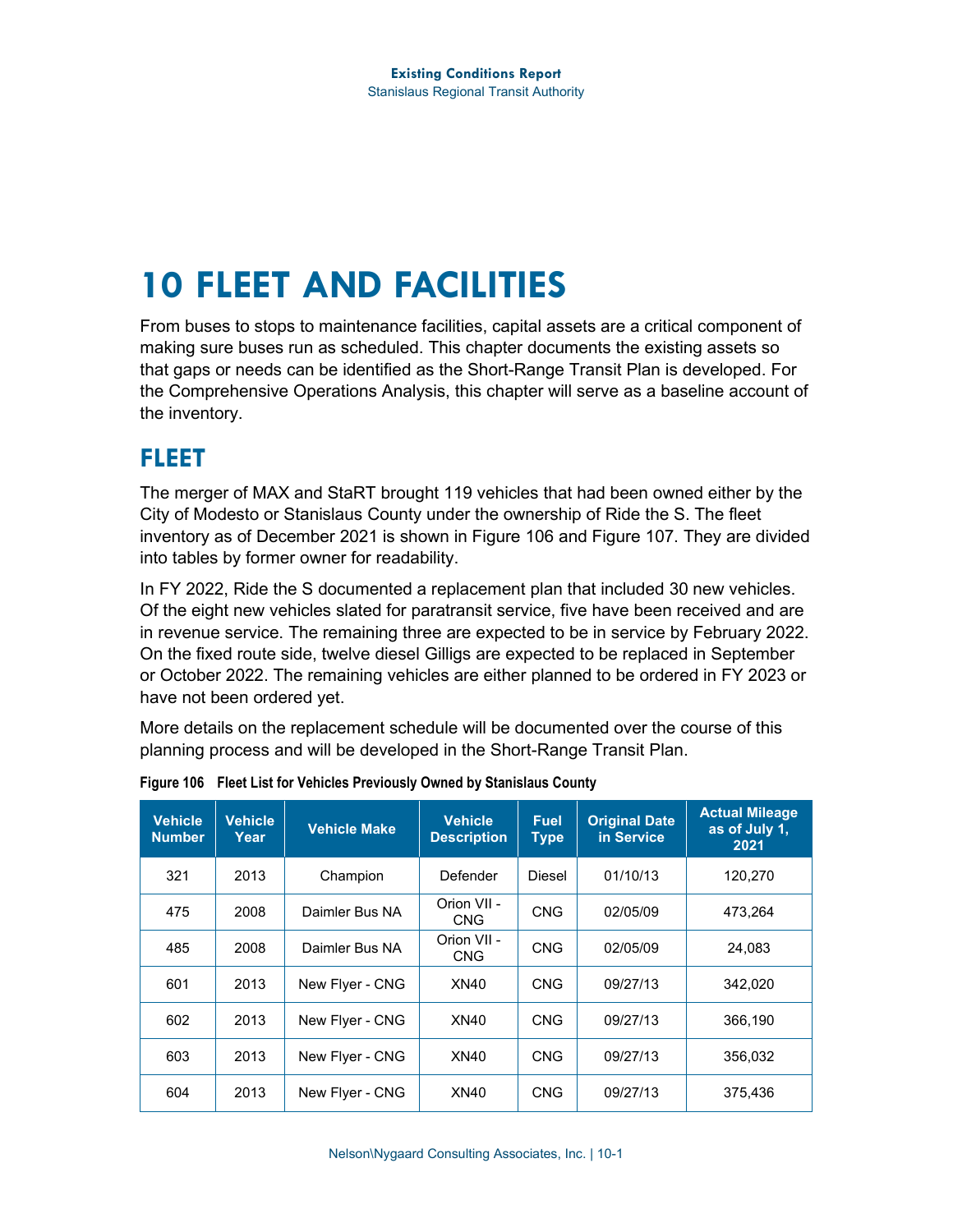| <b>Vehicle</b><br><b>Number</b> | <b>Vehicle</b><br>Year | <b>Vehicle Make</b> | <b>Vehicle</b><br><b>Description</b> | <b>Fuel</b><br><b>Type</b> | <b>Original Date</b><br>in Service | <b>Actual Mileage</b><br>as of July 1,<br>2021 |
|---------------------------------|------------------------|---------------------|--------------------------------------|----------------------------|------------------------------------|------------------------------------------------|
| 605                             | 2013                   | New Flyer - CNG     | XN40                                 | <b>CNG</b>                 | 09/27/13                           | 360,023                                        |
| 606                             | 2014                   | New Flyer - CNG     | <b>XN35</b>                          | CNG                        | 03/28/14                           | 325,636                                        |
| 607                             | 2014                   | El Dorado National  | EZ-Rider II                          | <b>CNG</b>                 | 12/20/2013                         | 107,560                                        |
| 608                             | 2015                   | New Flyer - CNG     | <b>XN40</b>                          | <b>CNG</b>                 | 07/31/15                           | 259,000                                        |
| 609                             | 2015                   | New Flyer - CNG     | <b>XN40</b>                          | <b>CNG</b>                 | 07/31/15                           | 270,025                                        |
| 610                             | 2015                   | New Flyer - CNG     | <b>XN40</b>                          | <b>CNG</b>                 | 07/31/15                           | 277,466                                        |
| 611                             | 2016                   | New Flyer - CNG     | <b>XN40</b>                          | <b>CNG</b>                 | 01/28/16                           | 251,352                                        |
| 612                             | 2016                   | New Flyer - CNG     | <b>XN40</b>                          | <b>CNG</b>                 | 01/28/16                           | 252,991                                        |
| 613                             | 2016                   | New Flyer - CNG     | <b>XN40</b>                          | <b>CNG</b>                 | 01/28/16                           | 228,884                                        |
| 614                             | 2020                   | New Flyer - CNG     | XN40                                 | <b>CNG</b>                 | 01/03/20                           | 46,920                                         |
| 615                             | 2020                   | New Flyer - CNG     | XN40                                 | <b>CNG</b>                 | 01/03/20                           | 59,623                                         |
| 616                             | 2020                   | New Flyer - CNG     | XN40                                 | <b>CNG</b>                 | 01/03/20                           | 56,022                                         |
| 617                             | 2020                   | New Flyer - CNG     | XN40                                 | <b>CNG</b>                 | 01/14/20                           | 51,116                                         |
| 618                             | 2020                   | New Flyer - CNG     | XN40                                 | CNG                        | 01/20/20                           | 44,375                                         |
| $01 - 15$                       | 2015                   | Ford                | El Dorado                            | <b>CNG</b>                 | 01/22/16                           | 64,477                                         |
| $01 - 16$                       | 2016                   | Ford                | Starcraft                            | <b>CNG</b>                 | 01/12/16                           | 54,670                                         |
| $02 - 16$                       | 2016                   | Ford                | Starcraft                            | <b>CNG</b>                 | 02/10/16                           | 43,542                                         |
| 03-16                           | 2016                   | Ford                | Starcraft                            | <b>CNG</b>                 | 02/10/16                           | 57,074                                         |
| $04-16$                         | 2016                   | Ford                | Starcraft                            | <b>CNG</b>                 | 02/10/16                           | 40,569                                         |
| $05 - 16$                       | 2016                   | Ford                | Starcraft                            | <b>CNG</b>                 | 01/22/16                           | 41,758                                         |
| 06-16                           | 2016                   | Ford                | Starcraft                            | <b>CNG</b>                 | 03/22/16                           | 71086.2                                        |
| $07 - 16$                       | 2016                   | Ford                | Starcraft                            | <b>CNG</b>                 | 03/22/16                           | 80,454                                         |
| 08-16                           | 2016                   | Ford                | Starcraft                            | <b>CNG</b>                 | 03/22/16                           | 82,433                                         |
| 09-16                           | 2016                   | Ford                | Starcraft                            | <b>CNG</b>                 | 03/22/16                           | 71,049                                         |
| $10-17$                         | 2016                   | Ford                | 5-550                                | Diesel                     | 06/30/17                           | 174,785                                        |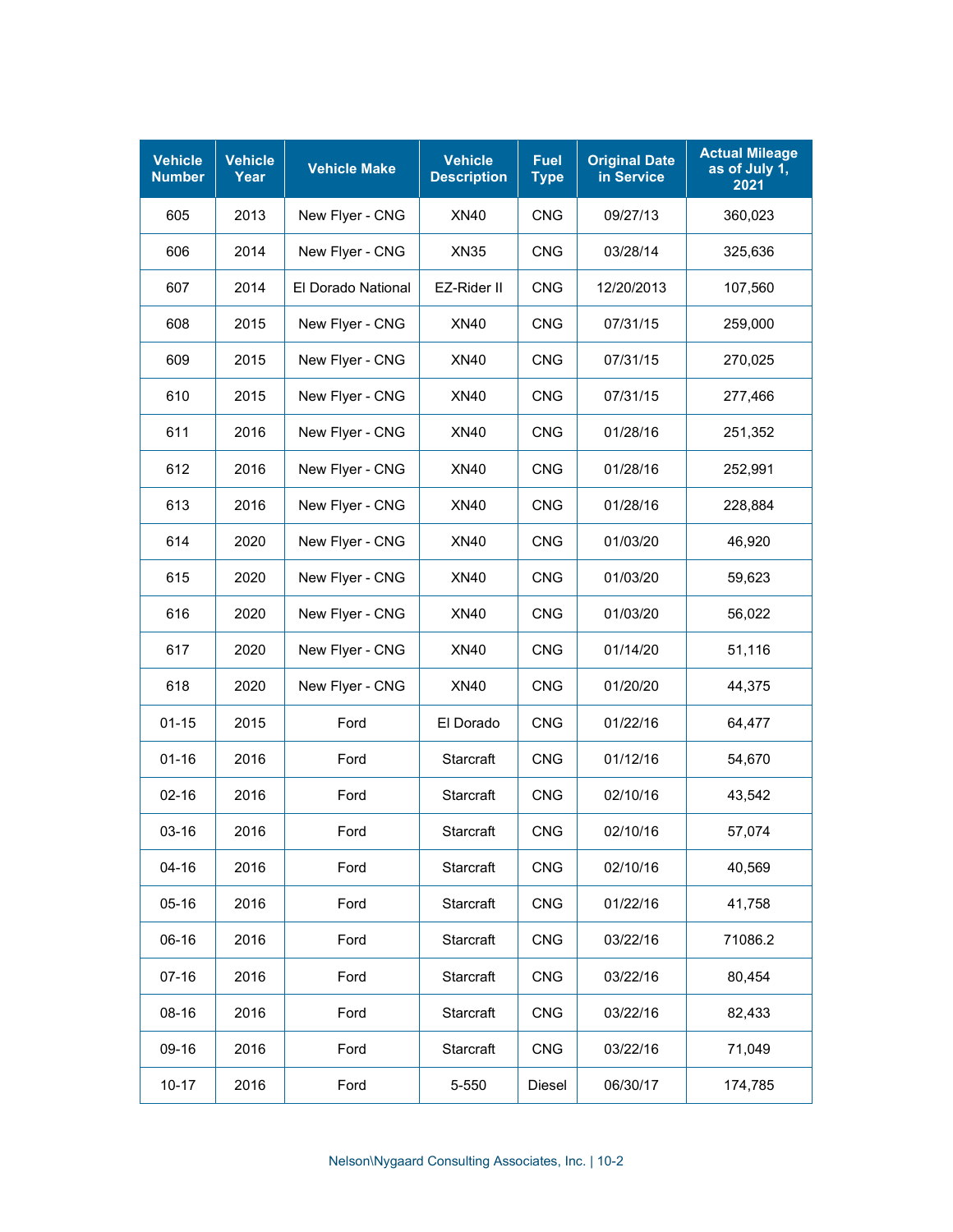| <b>Vehicle</b><br><b>Number</b> | <b>Vehicle</b><br>Year | <b>Vehicle Make</b> | <b>Vehicle</b><br><b>Description</b> | <b>Fuel</b><br><b>Type</b> | <b>Original Date</b><br>in Service | <b>Actual Mileage</b><br>as of July 1,<br>2021 |
|---------------------------------|------------------------|---------------------|--------------------------------------|----------------------------|------------------------------------|------------------------------------------------|
| $90 - 16$                       | 2016                   | D-4500              | <b>MCI</b>                           | Diesel                     | 05/31/16                           | 348.545                                        |

Source: Ride the S

#### <span id="page-2-0"></span>**Figure 107 Fleet List for Vehicles Previously Owned by the City of Modesto**

| <b>Vehicle</b><br><b>Number</b> | <b>Vehicle</b><br>Year | <b>Vehicle</b><br><b>Make</b> | <b>Vehicle</b><br><b>Description</b>                    | <b>Fuel</b><br><b>Type</b> | <b>Original</b><br>Date in<br><b>Service</b> | <b>Actual Mileage</b><br>as of July 1,<br>2021 |
|---------------------------------|------------------------|-------------------------------|---------------------------------------------------------|----------------------------|----------------------------------------------|------------------------------------------------|
| 20321                           | 2003                   | <b>GILLIG</b>                 | LOW FLOOR<br>102" 35"                                   | Diesel                     | 9/12/2003                                    | 630,651                                        |
| 20322                           | 2003                   | <b>GILLIG</b>                 | <b>LOW FLOOR</b><br>102" 35"                            | Diesel                     | 9/12/2003                                    | 669,438                                        |
| 20323                           | 2003                   | <b>GILLIG</b>                 | LOW FLOOR<br>102" 35"                                   | Diesel                     | 9/16/2003                                    | 742,608                                        |
| 20324                           | 2003                   | <b>GILLIG</b>                 | <b>LOW FLOOR</b><br>102" 35"                            | <b>Diesel</b>              | 9/16/2003                                    | 630,761                                        |
| 20325                           | 2003                   | <b>GILLIG</b>                 | LOW FLOOR<br>102" 35"                                   | Diesel                     | 9/18/2003                                    | 670,565                                        |
| 20326                           | 2003                   | <b>GILLIG</b>                 | LOW FLOOR<br>102" 35"                                   | Diesel                     | 9/18/2003                                    | 649,688                                        |
| 20327                           | 2003                   | <b>GILLIG</b>                 | LOW FLOOR<br>102" 35'                                   | Diesel                     | 9/18/2003                                    | 656,739                                        |
| 20328                           | 2003                   | <b>GILLIG</b>                 | <b>LOW FLOOR</b><br>102" 35"                            | Diesel                     | 9/19/2003                                    | 4,169                                          |
| 20329                           | 2003                   | <b>GILLIG</b>                 | LOW FLOOR<br>102" 40                                    | Diesel                     | 9/19/2003                                    | 595,038                                        |
| 20330                           | 2003                   | <b>GILLIG</b>                 | <b>LOW FLOOR</b><br>102" 40'                            | <b>Diesel</b>              | 9/19/2003                                    | 700,038                                        |
| 20331                           | 2003                   | <b>GILLIG</b>                 | LOW FLOOR<br>102" 40"                                   | Diesel                     | 9/24/2003                                    | 679,215                                        |
| 20332                           | 2003                   | <b>GILLIG</b>                 | LOW FLOOR<br>102" 40'                                   | Diesel                     | 9/24/2003                                    | 607,388                                        |
| 20333                           | 2003                   | <b>GILLIG</b>                 | <b>LOW FLOOR</b><br>102" 40'                            | Diesel                     | 9/24/2003                                    | 591,824                                        |
| 20334                           | 2003                   | <b>GILLIG</b>                 | LOW FLOOR<br>102" 40                                    | Diesel                     | 9/25/2003                                    | 566,318                                        |
| 20715                           | 2007                   | <b>MCI</b>                    | <b>COMMUTER</b><br>$40^\circ$                           | Diesel                     | 7/17/2006                                    | 816,568                                        |
| 20836                           | 2008                   | <b>GILLIG</b>                 | <b>STANDARD</b><br><b>FLOOR 102"</b><br>40              | Diesel                     | 4/14/2008                                    | 407,067                                        |
| 20838                           | 2008                   | <b>GILLIG</b>                 | <b>STANDARD</b><br><b>FLOOR 102"</b><br>40 <sup>°</sup> | Diesel                     | 4/14/2008                                    | 402,216                                        |
| 20839                           | 2008                   | <b>GILLIG</b>                 | <b>STANDARD</b><br><b>FLOOR 102"</b><br>40              | Diesel                     | 4/14/2008                                    | 416,077                                        |
| 20940                           | 2009                   | <b>GILLIG</b>                 | <b>LOW FLOOR</b><br>102" 40"                            | Diesel                     | 2/17/2010                                    | 418,594                                        |
| 20941                           | 2009                   | <b>GILLIG</b>                 | <b>LOW FLOOR</b><br>102" 40"                            | Diesel                     | 3/22/2010                                    | 439,228                                        |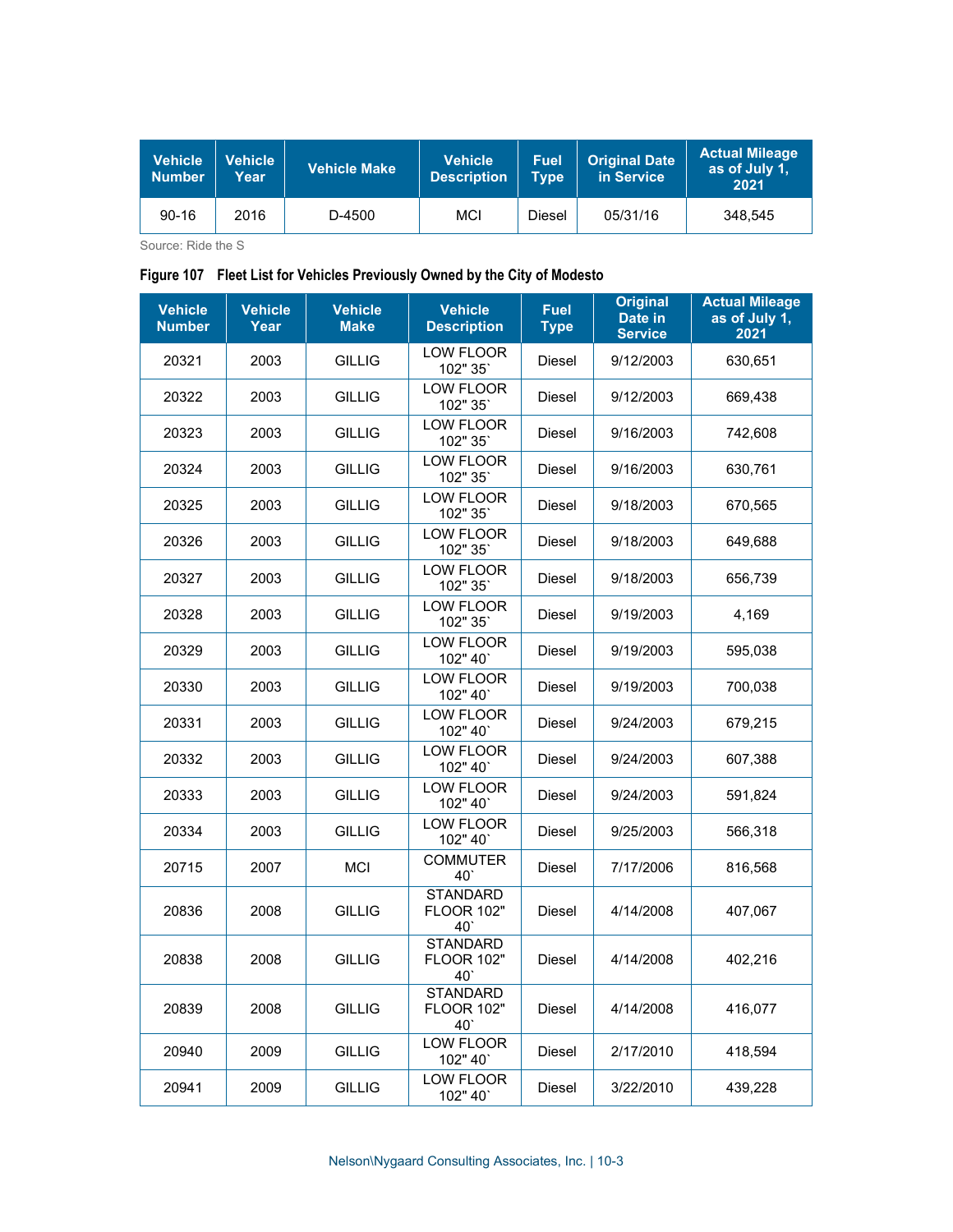| <b>Vehicle</b><br><b>Number</b> | <b>Vehicle</b><br>Year | <b>Vehicle</b><br><b>Make</b> | <b>Vehicle</b><br><b>Description</b> | <b>Fuel</b><br><b>Type</b> | <b>Original</b><br>Date in<br><b>Service</b> | <b>Actual Mileage</b><br>as of July 1,<br>2021 |
|---------------------------------|------------------------|-------------------------------|--------------------------------------|----------------------------|----------------------------------------------|------------------------------------------------|
| 20942                           | 2009                   | <b>GILLIG</b>                 | <b>LOW FLOOR</b><br>102" 40"         | Diesel                     | 2/17/2010                                    | 430,452                                        |
| 20943                           | 2009                   | <b>GILLIG</b>                 | LOW FLOOR<br>102" 40'                | <b>Diesel</b>              | 2/17/2010                                    | 435,139                                        |
| 20944                           | 2009                   | <b>GILLIG</b>                 | LOW FLOOR<br>102" 40'                | Diesel                     | 2/22/2010                                    | 455,880                                        |
| 20945                           | 2009                   | <b>GILLIG</b>                 | <b>LOW FLOOR</b><br>102" 40'         | Diesel                     | 2/25/2010                                    | 429,628                                        |
| 20946                           | 2009                   | <b>GILLIG</b>                 | LOW FLOOR<br>102" 40'                | Diesel                     | 2/17/2010                                    | 434,889                                        |
| 20998                           | 2009                   | <b>CHEVROLET</b>              | C5500                                | <b>CNG</b>                 | 1/1/2009                                     | 190,427                                        |
| 21102                           | 2011                   | <b>FORD</b>                   | E450                                 | Gasoline                   | 1/1/2011                                     | 118,794                                        |
| 21217                           | 2012                   | <b>MCI</b>                    | <b>COMMUTER</b><br>$45^\circ$        | Diesel                     | 3/6/2012                                     | 533,563                                        |
| 21401                           | 2014                   | <b>FORD</b>                   | F550                                 | <b>CNG</b>                 | 1/1/2014                                     | 84,739                                         |
| 21499                           | 2014                   | <b>FORD</b>                   | F550                                 | <b>CNG</b>                 | 1/1/2014                                     | 100,375                                        |
| 21448                           | 2014                   | <b>GILLIG</b>                 | <b>LOW FLOOR</b><br>102" 40'         | <b>Diesel</b>              | 2/11/2015                                    | 248,443                                        |
| 21449                           | 2014                   | <b>GILLIG</b>                 | <b>LOW FLOOR</b><br>102" 40'         | Diesel                     | 2/13/2015                                    | 241,819                                        |
| 21450                           | 2014                   | <b>GILLIG</b>                 | LOW FLOOR<br>102" 40'                | <b>Diesel</b>              | 2/18/2015                                    | 275,117                                        |
| 21451                           | 2014                   | <b>GILLIG</b>                 | LOW FLOOR<br>102" 40'                | Diesel                     | 2/18/2015                                    | 266,843                                        |
| 21452                           | 2014                   | <b>GILLIG</b>                 | LOW FLOOR<br>102" 40'                | <b>Diesel</b>              | 2/18/2015                                    | 266,624                                        |
| 21453                           | 2014                   | <b>GILLIG</b>                 | LOW FLOOR<br>102" 40'                | Diesel                     | 2/20/2015                                    | 253,569                                        |
| 21454                           | 2014                   | <b>GILLIG</b>                 | LOW FLOOR<br>102" 40"                | Diesel                     | 2/20/2015                                    | 265,380                                        |
| 21555                           | 2015                   | <b>GILLIG</b>                 | LOW FLOOR<br>102" 40"                | Diesel                     | 6/29/2015                                    | 229,174                                        |
| 21556                           | 2015                   | <b>GILLIG</b>                 | <b>LOW FLOOR</b><br>102" 40'         | Diesel                     | 6/29/2015                                    | 262,866                                        |
| 21557                           | 2015                   | <b>GILLIG</b>                 | LOW FLOOR<br>102" 40'                | Diesel                     | 6/29/2015                                    | 240,805                                        |
| 21558                           | 2015                   | <b>GILLIG</b>                 | <b>LOW FLOOR</b><br>102" 40'         | Diesel                     | 6/29/2015                                    | 247,450                                        |
| 21559                           | 2015                   | <b>GILLIG</b>                 | LOW FLOOR<br>102" 40'                | Diesel                     | 6/29/2015                                    | 243,237                                        |
| 21560                           | 2015                   | <b>GILLIG</b>                 | LOW FLOOR<br>102" 40'                | Diesel                     | 6/29/2015                                    | 240,609                                        |
| 21561                           | 2015                   | <b>GILLIG</b>                 | LOW FLOOR<br>102" 40'                | Diesel                     | 7/1/2015                                     | 256,889                                        |
| 21562                           | 2015                   | <b>GILLIG</b>                 | LOW FLOOR<br>102" 40'                | Diesel                     | 7/1/2015                                     | 249,923                                        |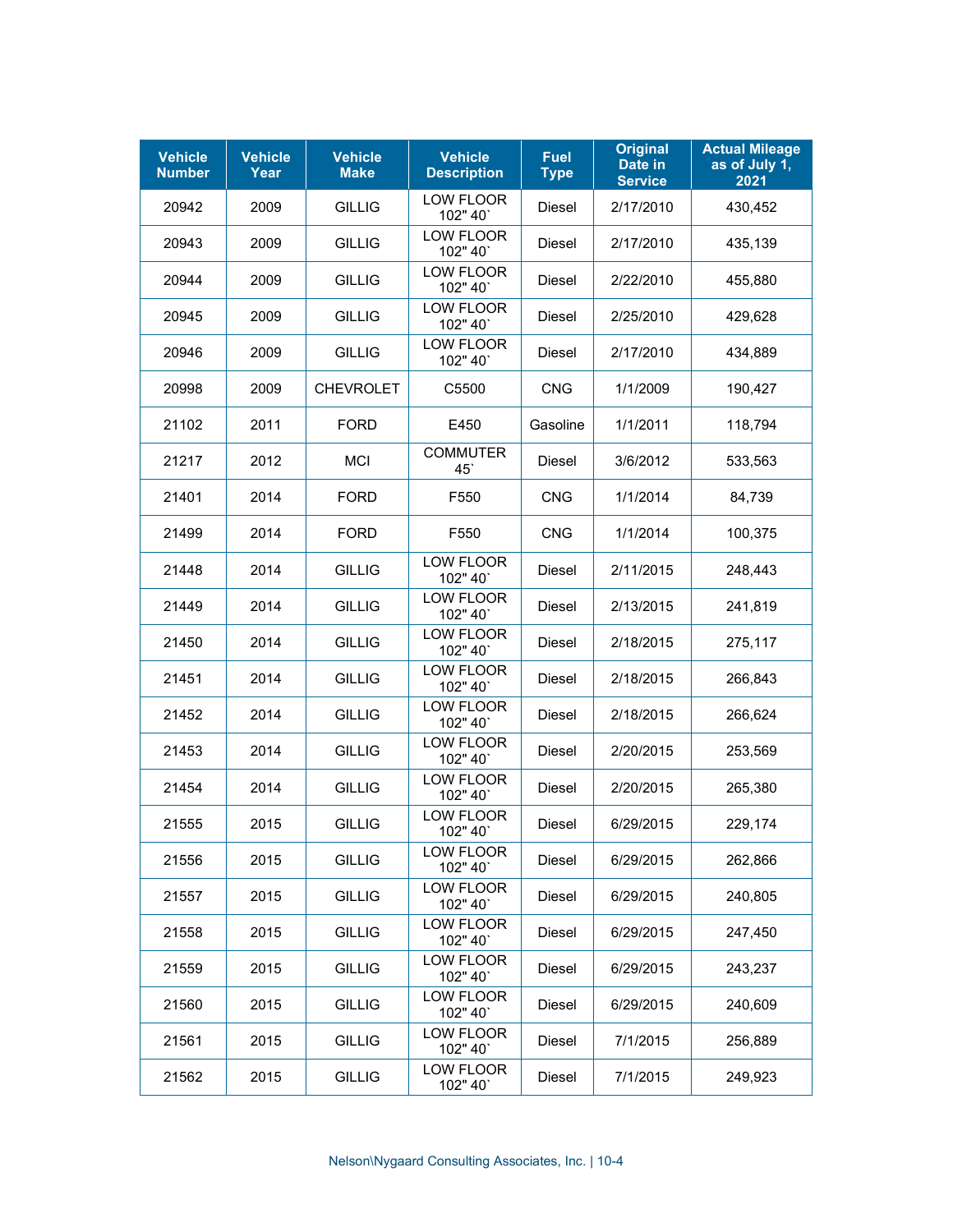| <b>Vehicle</b><br><b>Number</b> | <b>Vehicle</b><br>Year | <b>Vehicle</b><br><b>Make</b> | <b>Vehicle</b><br><b>Description</b>                | <b>Fuel</b><br><b>Type</b> | <b>Original</b><br>Date in<br><b>Service</b> | <b>Actual Mileage</b><br>as of July 1,<br>2021 |
|---------------------------------|------------------------|-------------------------------|-----------------------------------------------------|----------------------------|----------------------------------------------|------------------------------------------------|
| 21563                           | 2015                   | <b>GILLIG</b>                 | LOW FLOOR<br>102" 40"                               | Diesel                     | 6/29/2015                                    | 244,244                                        |
| 21564                           | 2015                   | <b>GILLIG</b>                 | LOW FLOOR<br>102" 40"                               | Diesel                     | 7/9/2015                                     | 254,921                                        |
| 21565                           | 2015                   | <b>GILLIG</b>                 | LOW FLOOR<br>102" 40'                               | Diesel                     | 7/9/2015                                     | 244,821                                        |
| 21566                           | 2015                   | <b>GILLIG</b>                 | <b>LOW FLOOR</b><br>102" 35"                        | Diesel                     | 7/9/2015                                     | 249,447                                        |
| 21567                           | 2015                   | <b>GILLIG</b>                 | LOW FLOOR<br>102" 35"                               | Diesel                     | 7/9/2015                                     | 262,869                                        |
| 21568                           | 2015                   | <b>GILLIG</b>                 | LOW FLOOR<br>102" 35'                               | Diesel                     | 7/9/2015                                     | 241,406                                        |
| 21603                           | 2016                   | <b>DODGE</b>                  | <b>CARAVAN</b>                                      | Gasoline                   | 1/1/2016                                     | 27,981                                         |
| 21769                           | 2017                   | <b>MCI</b>                    | <b>COMMUTER</b><br>$45^\circ$                       | Diesel                     | 7/20/2016                                    | 351,640                                        |
| 21770                           | 2017                   | <b>GILLIG</b>                 | <b>LOW FLOOR</b><br>102" 40"                        | <b>Diesel</b>              | 4/26/2017                                    | 176,042                                        |
| 21771                           | 2017                   | <b>GILLIG</b>                 | LOW FLOOR<br>102" 40"                               | Diesel                     | 4/26/2017                                    | 172,725                                        |
| 21772                           | 2017                   | <b>GILLIG</b>                 | LOW FLOOR<br>102" 40"                               | <b>Diesel</b>              | 4/26/2017                                    | 185,447                                        |
| 21773                           | 2017                   | <b>GILLIG</b>                 | <b>LOW FLOOR</b><br>102" 40'                        | Diesel                     | 4/26/2017                                    | 171,928                                        |
| 21874                           | 2018                   | <b>PROTERRA</b>               | <b>CATALYST E2</b><br>102" 40' -<br><b>ELECTRIC</b> | Electric                   | 1/21/2019                                    | 40,018                                         |
| 21875                           | 2018                   | <b>PROTERRA</b>               | <b>CATALYST E2</b><br>102" 40' -<br><b>ELECTRIC</b> | Electric                   | 1/21/2019                                    | 49,874                                         |
| 21876                           | 2018                   | <b>PROTERRA</b>               | CATALYST E2<br>102" 40' -<br><b>ELECTRIC</b>        | Electric                   | 1/21/2019                                    | 45,712                                         |
| 21877                           | 2018                   | <b>PROTERRA</b>               | <b>CATALYST E2</b><br>102" 40' -<br><b>ELECTRIC</b> | Electric                   | 1/21/2019                                    | 23,989                                         |
| 21878                           | 2018                   | <b>PROTERRA</b>               | CATALYST E2<br>102" 40' -<br><b>ELECTRIC</b>        | Electric                   | 1/21/2019                                    | 48,933                                         |
| 21904                           | 2019                   | <b>ARBOC</b>                  | SPIRIT OF<br><b>MOBILITY</b>                        | Gasoline                   | 1/1/2019                                     | 24,228                                         |
| 21981                           | 2019                   | <b>FORD</b>                   | Starcraft                                           | Gasoline                   | 1/1/2022                                     | 158                                            |
| 21982                           | 2019                   | <b>FORD</b>                   | Starcraft                                           | Gasoline                   | 1/1/2022                                     | 162                                            |
| 21983                           | 2019                   | <b>FORD</b>                   | Starcraft                                           | Gasoline                   | 1/1/2022                                     | 197                                            |
| 21984                           | 2019                   | <b>FORD</b>                   | Starcraft                                           | Gasoline                   | 1/1/2022                                     | 152                                            |
| 21985                           | 2019                   | <b>FORD</b>                   | Starcraft                                           | Gasoline                   | 1/1/2022                                     | 138                                            |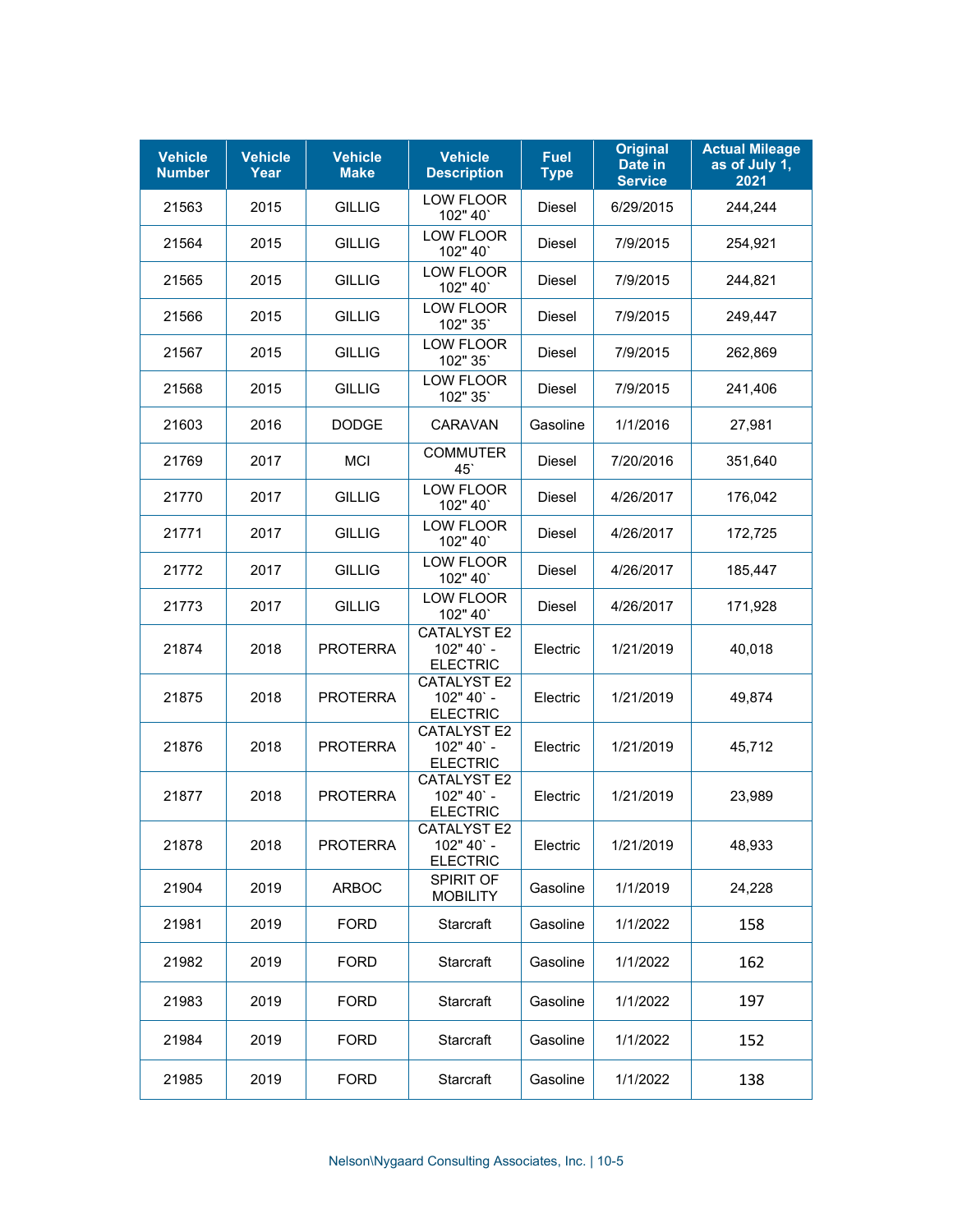| <b>Vehicle</b><br><b>Number</b> | <b>Vehicle</b><br>Year | <b>Vehicle</b><br><b>Make</b> | <b>Vehicle</b><br><b>Description</b> | <b>Fuel</b><br><b>Type</b> | <b>Original</b><br>Date in<br><b>Service</b> | <b>Actual Mileage</b><br>as of July 1,<br>2021 |
|---------------------------------|------------------------|-------------------------------|--------------------------------------|----------------------------|----------------------------------------------|------------------------------------------------|
| 21986                           | 2019                   | <b>FORD</b>                   | Starcraft                            | Gasoline                   | 1/1/2022                                     | 138                                            |
| 21987                           | 2019                   | <b>FORD</b>                   | Starcraft                            | Gasoline                   | 1/1/2022                                     | 149                                            |
| 21988                           | 2019                   | <b>FORD</b>                   | Starcraft                            | Gasoline                   | 1/1/2022                                     | 189                                            |
| 21989                           | 2019                   | <b>FORD</b>                   | Starcraft                            | Gasoline                   | 1/1/2022                                     | 152                                            |
| 21990                           | 2019                   | <b>FORD</b>                   | Starcraft                            | Gasoline                   | 1/1/2022                                     | 329                                            |
| 21991                           | 2019                   | <b>FORD</b>                   | Starcraft                            | Gasoline                   | 1/1/2022                                     | 134                                            |
| 21992                           | 2019                   | <b>FORD</b>                   | Starcraft                            | Gasoline                   | 1/1/2022                                     | 132                                            |
| 21993                           | 2019                   | <b>FORD</b>                   | Starcraft                            | Gasoline                   | 1/1/2022                                     | 181                                            |
| 21994                           | 2019                   | <b>FORD</b>                   | Starcraft                            | Gasoline                   | 1/1/2022                                     | 183                                            |
| 21995                           | 2019                   | <b>FORD</b>                   | Starcraft                            | Gasoline                   | 1/1/2022                                     | 175                                            |
| 21996                           | 2019                   | <b>FORD</b>                   | Starcraft                            | Gasoline                   | 1/1/2022                                     | 201                                            |
| 21997                           | 2019                   | <b>FORD</b>                   | Starcraft                            | Gasoline                   | 1/1/2022                                     | 182                                            |
| 22105                           | 2021                   | <b>GILLIG</b>                 | <b>LOW FLOOR</b><br>102" 40'         | <b>Diesel</b>              | 4/1/2021                                     | 5,044                                          |
| 22106                           | 2021                   | <b>GILLIG</b>                 | <b>LOW FLOOR</b><br>102" 40"         | <b>Diesel</b>              | 4/1/2021                                     | 5,808                                          |
| 22107                           | 2021                   | <b>GILLIG</b>                 | <b>LOW FLOOR</b><br>102" 40'         | Diesel                     | 4/1/2021                                     | 4,804                                          |
| 22179                           | 2020                   | <b>MCI</b>                    | <b>COMMUTER</b><br>$45^\circ$        | Diesel                     | 3/1/2021                                     | 15,286                                         |
| 22180                           | 2020                   | <b>MCI</b>                    | <b>COMMUTER</b><br>45                | Diesel                     | 3/1/2021                                     | 24,242                                         |
| 29914                           | 1999                   | <b>MCI</b>                    | <b>COMMUTER</b><br>40                | <b>Diesel</b>              | 6/17/1999                                    | 44,000                                         |

Source: Ride the S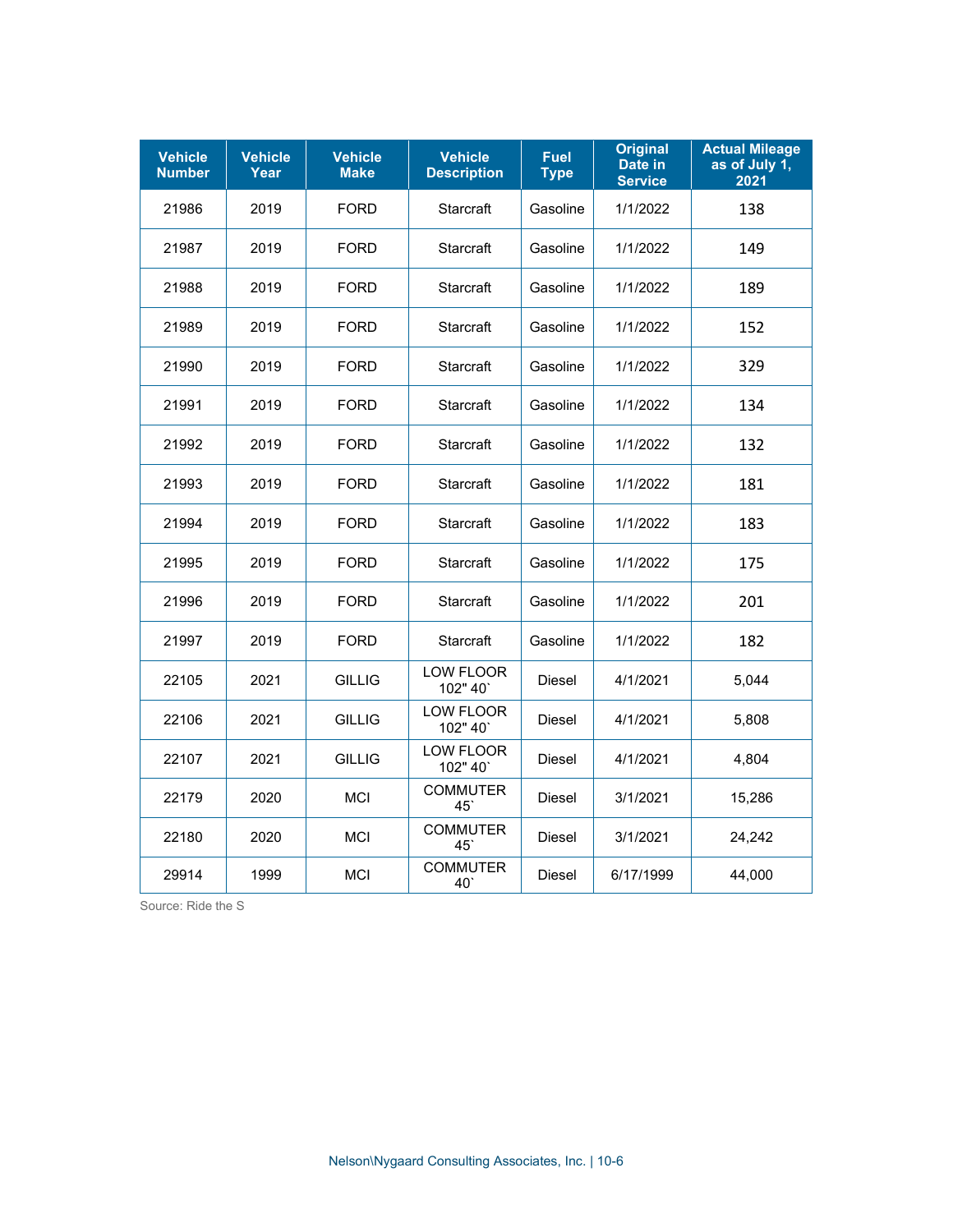### **Vehicle Characteristics**

### **Models and Fuel Types**

The average age of the fleet was just over seven years before the new paratransit vehicles were put into revenue service. Merging systems brought together many different types of vehicles of varying sizes, styles, and fuel type. As of January 2022, Ride the S had the following vehicles, broken down by fuel type:

- Compressed Natural Gas (CNG): 33
- **Diesel: 64**
- **Electric: 5**
- Gasoline: 25

### **Seating**

The fleet inventory does not list the original equipment manufacturer seated and standing capacities for each vehicle. The contractor that took over operations on January 1, 2022 is using HASTUS scheduling software, so this information should be available during the course of this planning process.

Understanding the seating capacity can help to ensure efficient bus scheduling to match rider demand with vehicle size, as well as to aid in vehicle purchase needs. At this time though, Ride the S has noted there are no capacity issues.

### **Technology**

The technology used onboard the vehicles varies depending on who the previous operator was. Efforts are underway to update vehicles with common technology with a new contract that commenced on January 1, 2022. [Figure 108](#page-6-0) lists the current technology being used.

<span id="page-6-0"></span>

|  | Figure 108 Technology Used in Ride the S Vehicles |  |  |  |  |
|--|---------------------------------------------------|--|--|--|--|
|--|---------------------------------------------------|--|--|--|--|

| <b>Technology</b>                 | <b>Systems Used</b>                                                                         |
|-----------------------------------|---------------------------------------------------------------------------------------------|
| Automatic Vehicle Locator (AVL)   | Avail, formerly also Connexionz, but those are being<br>phased out of former StaRT vehicles |
| Automatic Passenger Counter (APC) | Ecolane                                                                                     |
| Fareboxes                         | Odyssey                                                                                     |
| Automatic Vehicle Announcements   | Avail                                                                                       |
| Electronic signage onboard        | Sunrise                                                                                     |
| Mobile Data Terminals (MDT)       | Mslate                                                                                      |
| Surveillance System               | Seon for former StaRT vehicles<br>Angeltrax for former MAX vehicles                         |

Source: Ride the S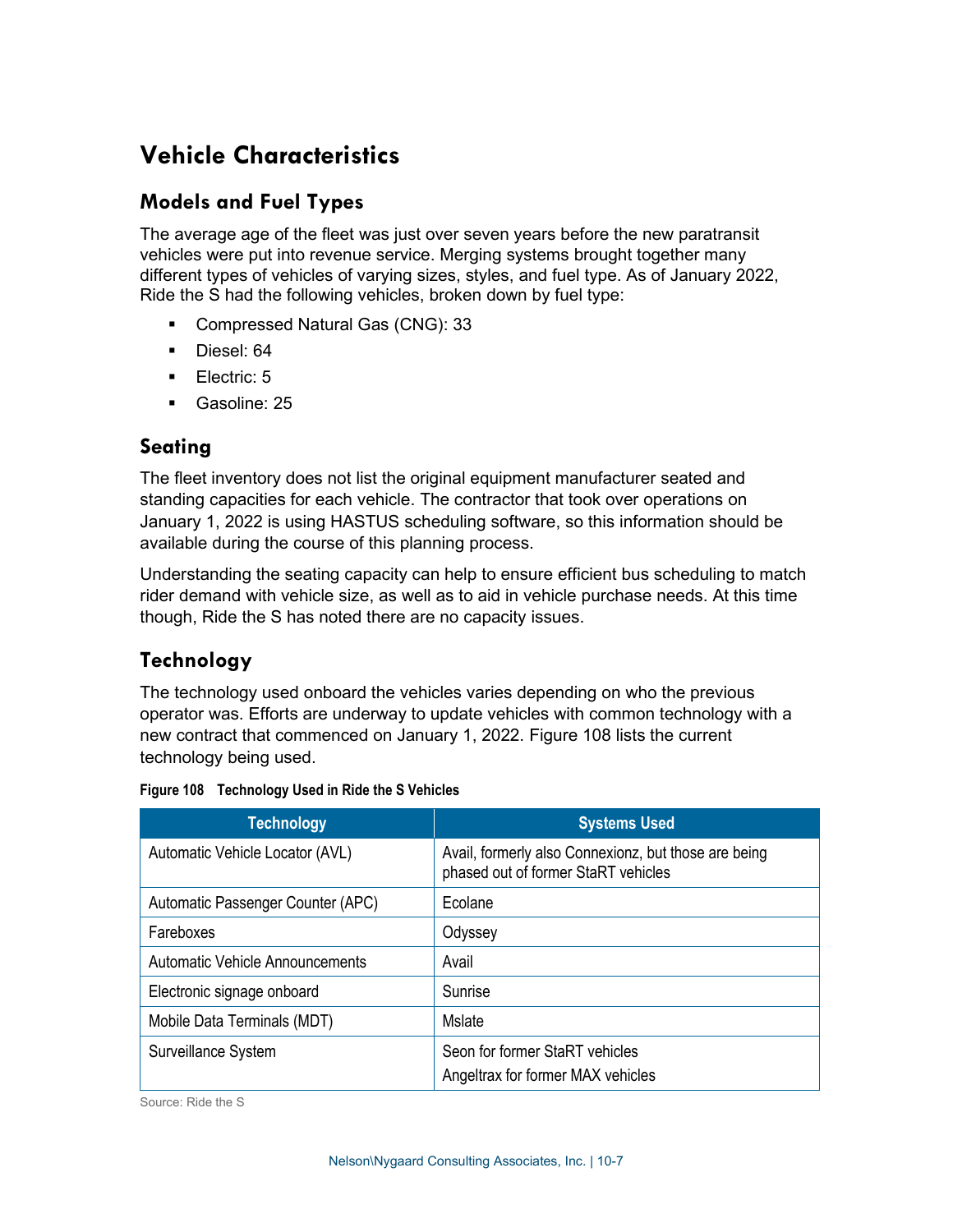# **FACILITIES**

### **Bus Stops and Amenities**

There are 809 bus stops in the Ride the S system today. [Figure 109](#page-7-0) summarizes the prevalence and types of amenities in the system. At 54%, just over half of all stops have a trash can, and nearly half of stops, 47%, have a bench.

There is no official policy for installing a new amenity, but Ride the S staff prioritize new features based on stops that have the highest boardings and available space. Ride the S will document the process, priorities, and thresholds for installing new amenities so that the public can understand how decisions area made and timelines for installation.

| <b>Amenity</b>         | <b>Total</b> | % of Total |
|------------------------|--------------|------------|
| <b>Trash Cans</b>      | 434          | 54%        |
| <b>Benches</b>         | 377          | 47%        |
| <b>Shelters</b>        | 164          | 20%        |
| Solar Lighting         | 35           | 4%         |
| <b>Total Bus Stops</b> | 809          |            |

<span id="page-7-0"></span>**Figure 109 Summary of Bus Stop Characteristics**

Source: Ride the S Bus Stop Inventory

# **Major Transit Stations**

There are 144 stops in the system, which is 18% of total stops, that serve more than one route. The major transfer points within the Ride the S network are the Modesto Transit Center and Vintage Faire Mall. The Turlock Transit Station is another hub for regional trips but is outside the service area and is not included in this analysis.

### **Modesto Transit Center**

A total of 22 routes serve the Modesto Transit Center. Those routes provide connections throughout Modesto and Stanislaus County, as well as limited destinations in San Joaquin and Alameda Counties. The specialized MediVan service to the Bay Area also leaves from the Modesto Transit Center. [Figure 110](#page-8-0) shows the location of the Modesto Transit Center, along with the former MAX routes that serve the station.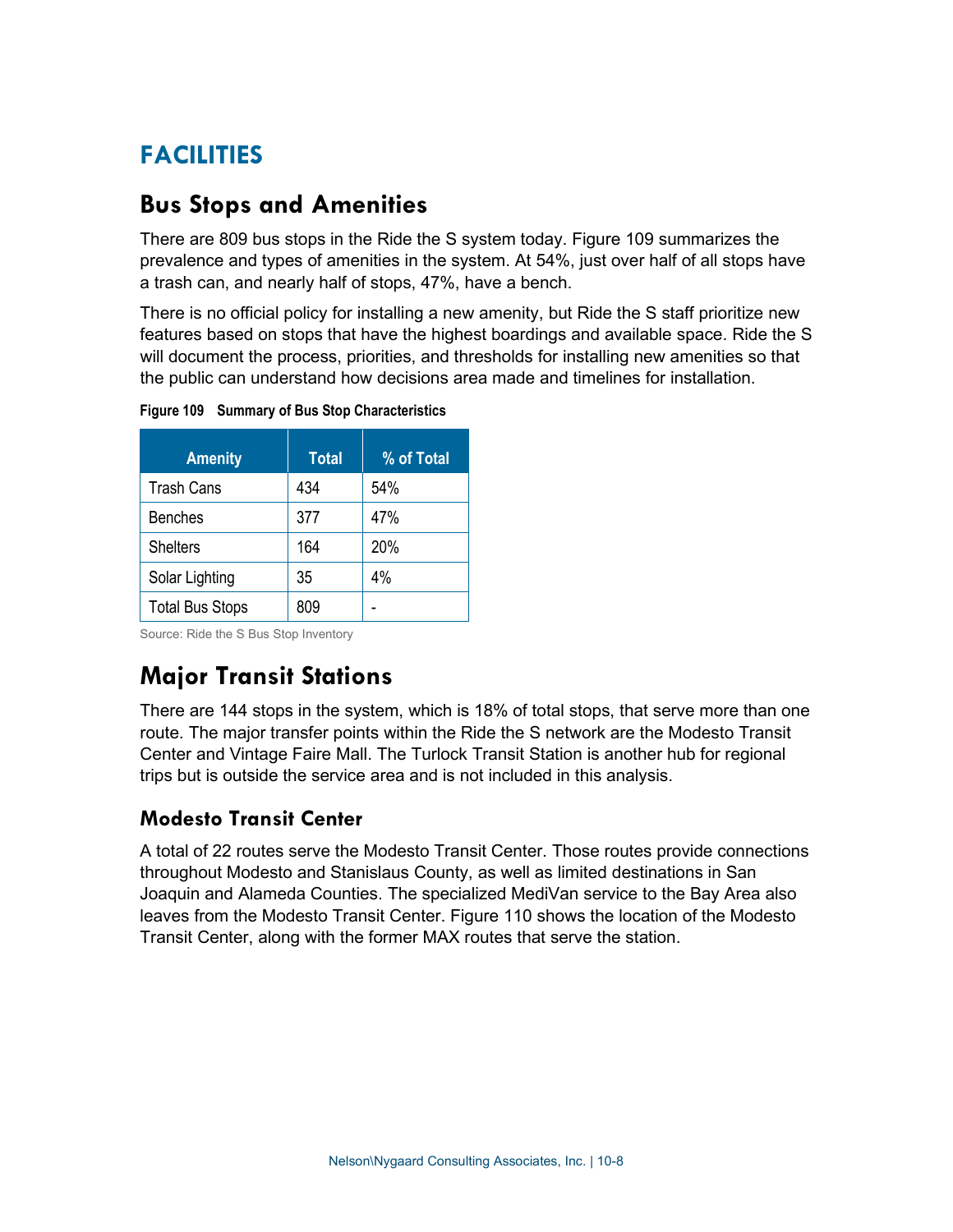

<span id="page-8-0"></span>**Figure 110 Fixed-Routes that Serve the Modesto Transit Center (Former MAX Routes Only)**

#### **ACE Rail**

The Modesto Transit Center is currently undergoing renovations today to prepare for the extension of ACE to Modesto, projected for the end of 2023. [Figure 111](#page-9-0) shows the ACE extension to Ceres, as well as a future phase extending the line to Merced. Although service is limited (currently four trips towards the Bay Area in the morning, and four trips back to the Central Valley in the evening), and the fares are higher than the bus, trains service in Modesto has the opportunity to shift demand on existing commuter buses in the Ride the S system.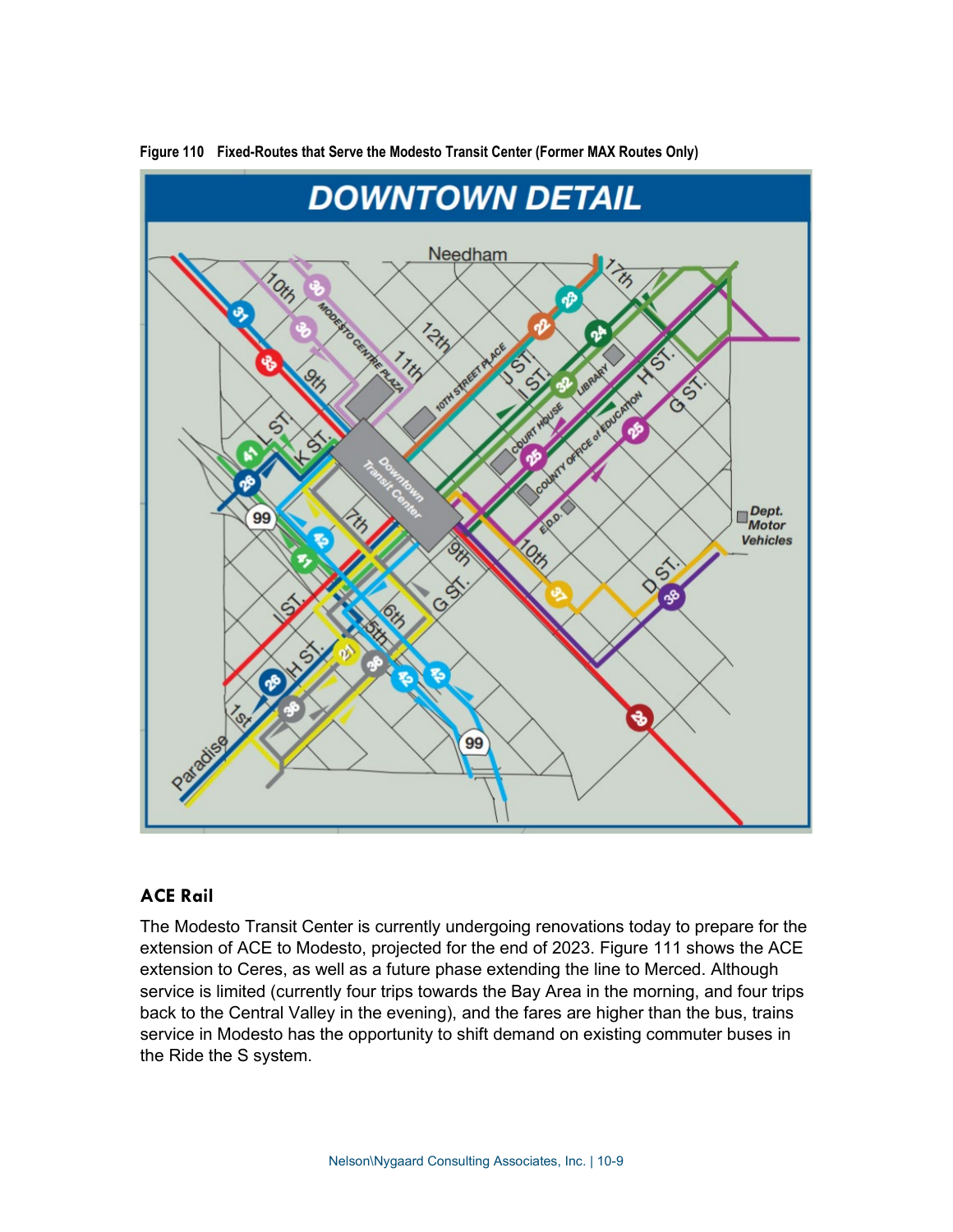

#### <span id="page-9-0"></span>**Figure 111 Proposed ACE Rail Extension to Modesto and Ceres**

Source: acerail.com[, https://acerail.com/wp-content/uploads/ACE-Ceres-Merced-Extension-Project-Map.pdf](https://acerail.com/wp-content/uploads/ACE-Ceres-Merced-Extension-Project-Map.pdf) Accessed 1/2022

### **Vintage Faire Mall**

The Vintage Faire Mall is a major hub, with two stops. The main transfer point is on the north side, in the parking lot close to the entrance. A total of eight routes serve the primary stop at Vintage Faire Mall, seven days a week. Routes 40 and 60 also serve the mall on Saturdays, but not on weekdays. [Figure 112](#page-10-0) shows the Vintage Faire Mall with the former MAX-operated routes.

The second stop at Vintage Faire Mall is the stop on Dale Road, which serves seven routes on weekdays.

The City of Ripon Blossom Express comes as far south as the Vintage Faire Mall on Tuesdays and Thursdays.